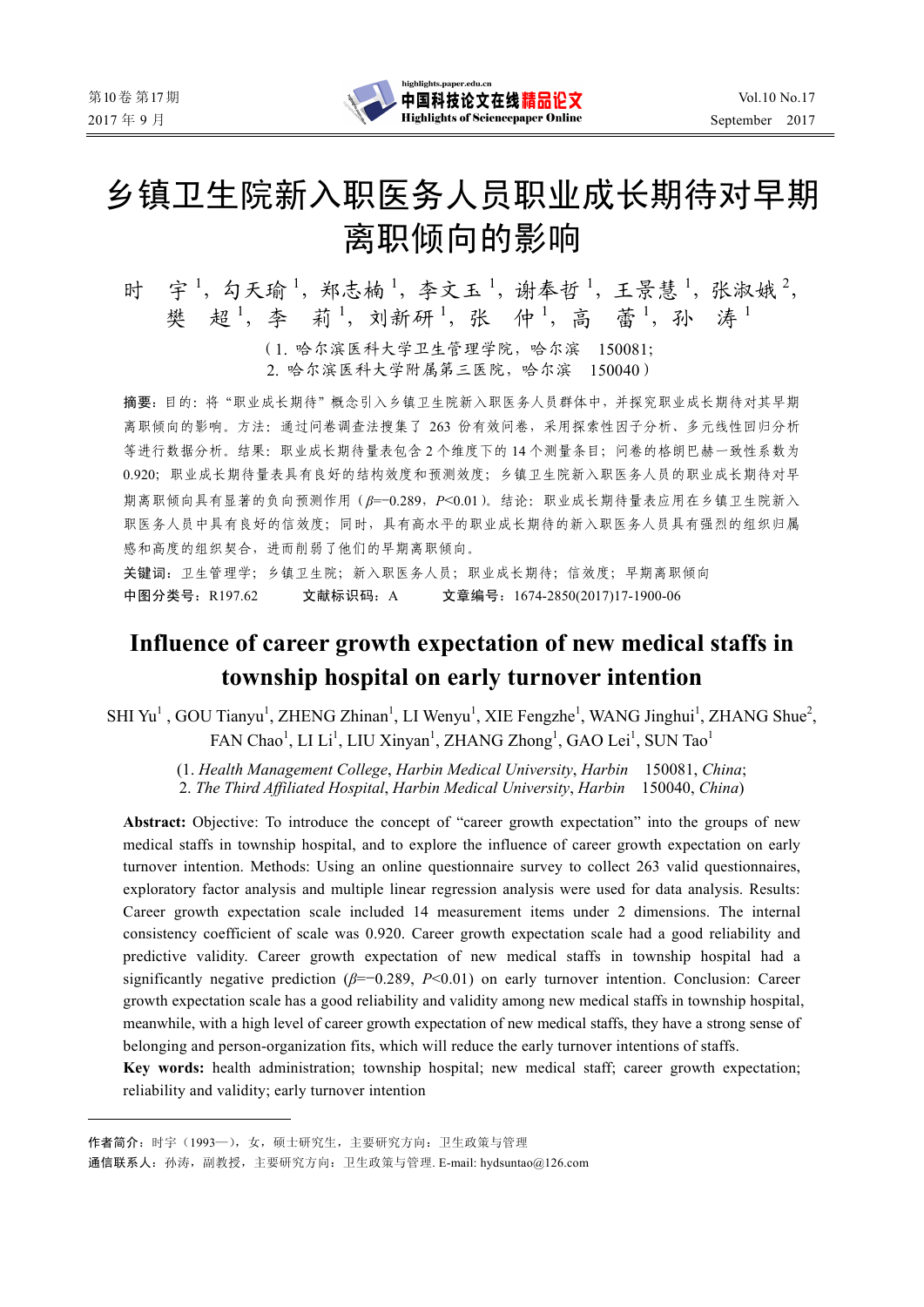# **0** 引言

乡镇卫生院是我国农村卫生工作的服务供给主体之一,是农村基层卫生服务网络中的纽带<sup>[1]</sup>,乡镇 卫生院医务人员是推动农村基层医疗工作顺利健康运行的主力军<sup>[2]</sup>。在职业生涯的早期阶段, 医务人员 会设立职业成长的期待,既包括对自己职业锚和能力的要求,还包括对自己未来的职业发展和福利待遇 的期许。但在乡镇卫生院的实际工作中,现实往往不能满足新入职医务人员的成长期待,易催生他们的 离职倾向。职业成长期待主要由职业目标进展期待、职业能力发展期待、职位晋升期待和福利报酬期待 4 个部分组成<sup>[3]</sup>,多见于企事业单位等职业群体的相关研究<sup>[4]</sup>,但遗憾的是,乡镇卫生院新入职医务人员 的"职业成长期待"缺乏有效的学术关注。基于此,本研究创新性地将职业成长期待量表应用到新入职 乡镇卫生院医务人员群体中,进一步检验新入职医务人员的职业成长期待对其早期离职倾向的影响。希 望本研究能为我国基层卫生服务的人力资源管理以及农村卫生政策的制定提供科学合理的依据。

# **1** 对象与方法

# **1.1** 研究对象

受试者是来自哈尔滨市、齐齐哈尔市、绥化市和七台河市的新入职医务人员。入选标准:正式员工、 知情且同意参与、参加乡镇卫生院工作 1 年以内;剔除标准:临时实习的非正式员工和拒绝参与本课题者。

年龄: 21~34 岁之间,平均年龄为 25.04 岁;性别: 女 179 人 (68.1%)、男 84 人 (31.9%);婚姻 状况:未婚 212 人 (80.6%)、已婚/同居 51 人 (19.4%);教育情况:中专及以下 1 人 (0.4%)、大专 171 人 (65.0%)、本科及以上 91 人(34.6%);家乡所在地:城市 99 人(37.6%)、乡镇 103 人(39.2%)、农村 61 人(23.2%);工作经历:曾经工作过 131 人(49.8%)、刚毕业 132 人(50.2%);工作岗位:内科 60 人 (22.8%)、外科 12 人(4.6%)、妇产科 7 人(2.7%)、儿科 3 人(1.1%)、口腔医学 18 人(6.8%)、中医 学 45 人 (17.1%)、药学 34 人 (12.9%)、医学检验 23 人 (8.7%)、医学影像 14 人 (5.3%)、其他科室 47 人(17.9%)。

# **1.2** 调查方法

本次研究的问卷收集于乡镇卫生院新入职医务人员的培训现场,并充分告知此项研究的目的和意义, 取得新入职医务人员的积极配合。本研究采用方便式抽样法,通过网络调查的方法共发放问卷 333 份, 收回有效问卷 263 份,有效回收率为 78.98%. 不良问卷剔除标准:答题时间过短及过长者,随意填写 一致性答案敷衍或缺失项过多者。

#### **1.3** 测量工具

# **1.3.1** 基本信息

基本信息为自主设计问卷,主要包括年龄、性别、婚姻状况、教育情况、家乡所在地、工作经历及 工作岗位等。

#### **1.3.2** 职业成长期待

本研究以翁清雄等<sup>[5]</sup>开发的组织内员工职业成长量表为蓝本,原量表包括职位晋升、薪酬变化、职 业进展、职业技能变化 4 个维度。结合乡镇卫生院及新入职人员的特点,将原量表的每一个条目修订为 乡镇卫生院新入职医务人员的"职业成长期待"的评价和判断,例如:"在乡镇卫生院工作,将会促使我 掌握与工作相关的新技能"。原量表包括 15 个测量条目,由于"薪酬变化"维度中两个条目词义较为接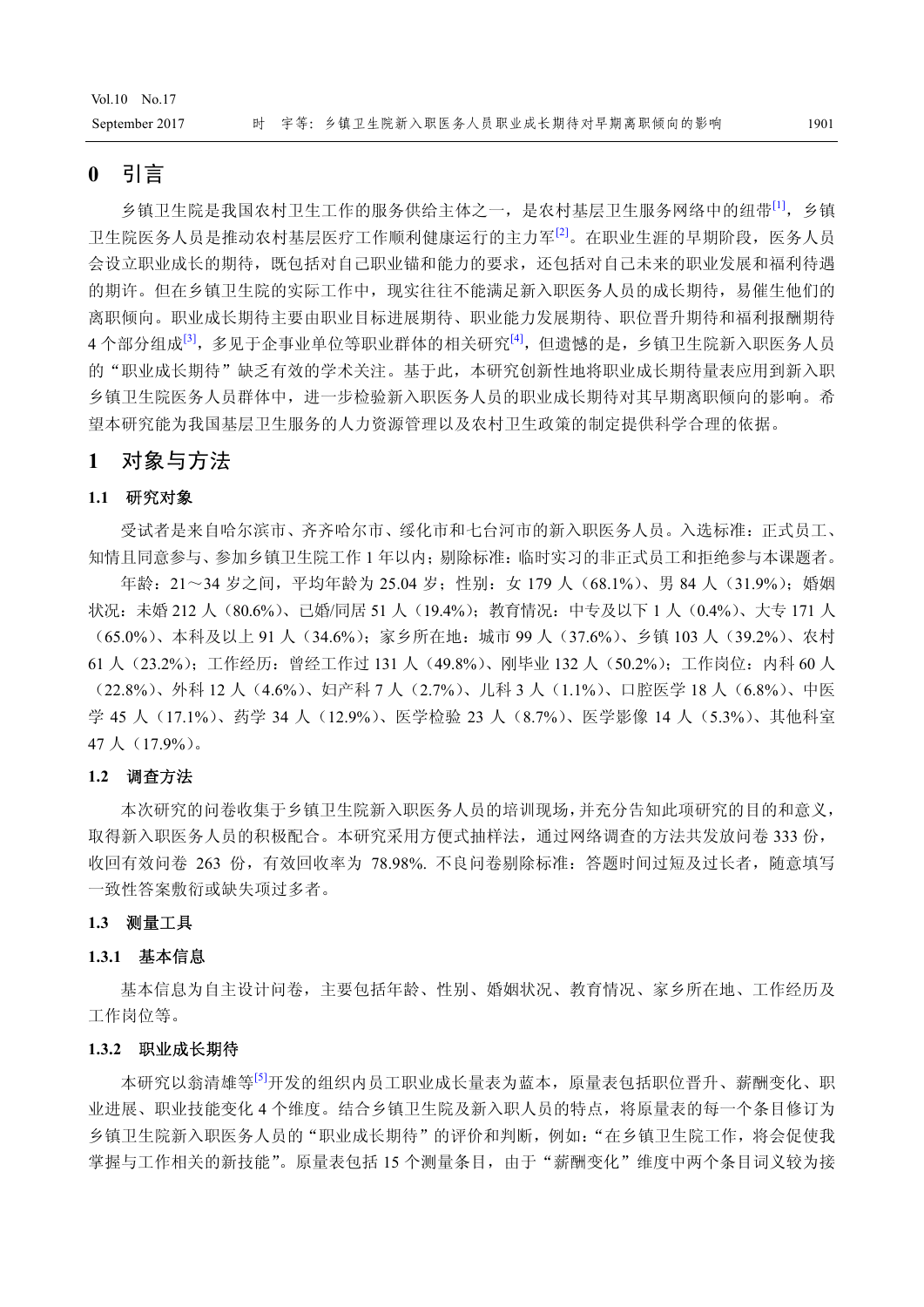近,本研究仅保留其中一条,因此,修订后的"职业成长期待量表"包含 14 个条目。量表采用 5-Likert 尺度,即: 1 代表"完全不符合", 5 代表"十分符合", 数值越大表示受试者的职业成长期待越高。

# **1.3.3** 离职倾向

早期离职倾向的测量采用自编的 1 个测量条目——"将来我可能会离开乡镇卫生院"。文献[6]表明, 1 个条目同样具有很好的可信度。量表采用 5-Likert 尺度,即:1 代表"非常不赞同",5 代表"非常赞同", 数值越大表示乡镇卫生院新入职医务人员的离职倾向越强烈。

# **1.4** 数据处理与分析

采用 SPSS 17.0 软件进行数据管理与统计分析。采用描述性统计分析、问卷内部一致性信度检验、 探索性因子分析、Pearson 相关性分析和多元线性回归分析对数据进行统计分析。检验标准为 *P*<0.05.

# **2** 结果

#### **2.1** 职业成长期待量表的信度

采用内部一致性信度检验法,检验职业成长期待量表的信度,得到格朗巴赫系数为 0.920,大于心理 测量上的常用标准(0.70)。结果提示,测量项目间具有良好的内部一致性,量表的信度较好。

# **2.2** 职业成长期待量表的效度

采用探索性因子分析,检验职业成长期待的结构效度。结果显示,探索性 KMO 统计值为 0.905>0.7, Bartlett 球形度检验概率为 0.000<0.05,提示修订的 14 个测量条目间并非相互独立,适合进行因子分析。 进一步采用方差最大正交旋转法下的主成分分析法,按照特征值大于 1 的标准提取 14 个测量条目的公因 子,结果如表 1 所示。

| 测量条目                          | 维度及载荷  |        |
|-------------------------------|--------|--------|
|                               | 职业目标期待 | 职业进程期待 |
| 在乡镇卫生院工作, 我离自己的职业目标更近一步       | 0.724  |        |
| 在乡镇卫生院工作, 与我的职业目标、职业理想相关      | 0.725  |        |
| 在乡镇卫生院工作, 为我的职业目标的实现打下了基础     | 0.785  |        |
| 在乡镇卫生院工作, 为我提供了较好的发展机会        | 0.737  |        |
| 在乡镇卫生院工作, 将会促使我掌握与工作相关的新技能    | 0.868  |        |
| 在乡镇卫生院工作,将会促使我不断掌握与工作相关的新知识   | 0.857  |        |
| 在乡镇卫生院工作, 将会促使我积累更丰富的工作经验     | 0.826  |        |
| 在乡镇卫生院工作, 将会促使我的职业能力得到不断锻炼与提升 | 0.794  |        |
| 来乡镇卫生院工作,我的职务提升速度会较快          |        | 0.668  |
| 来乡镇卫生院工作, 我的职务提升可能性很大         |        | 0.796  |
| 来乡镇卫生院工作, 我的职务比其他单位更理想        |        | 0.710  |
| 来乡镇卫生院工作,我的事业发展速度将会比较快        |        | 0.785  |
| 到乡镇卫生院后,我的收入可能会增长地比较快         |        | 0.789  |
| 到乡镇卫生院后, 我的收入继续得到提升的可能性很大     |        | 0.760  |

表 **1** 探索性因子分析结果 Tab. 1 Results of exploratory factor analysis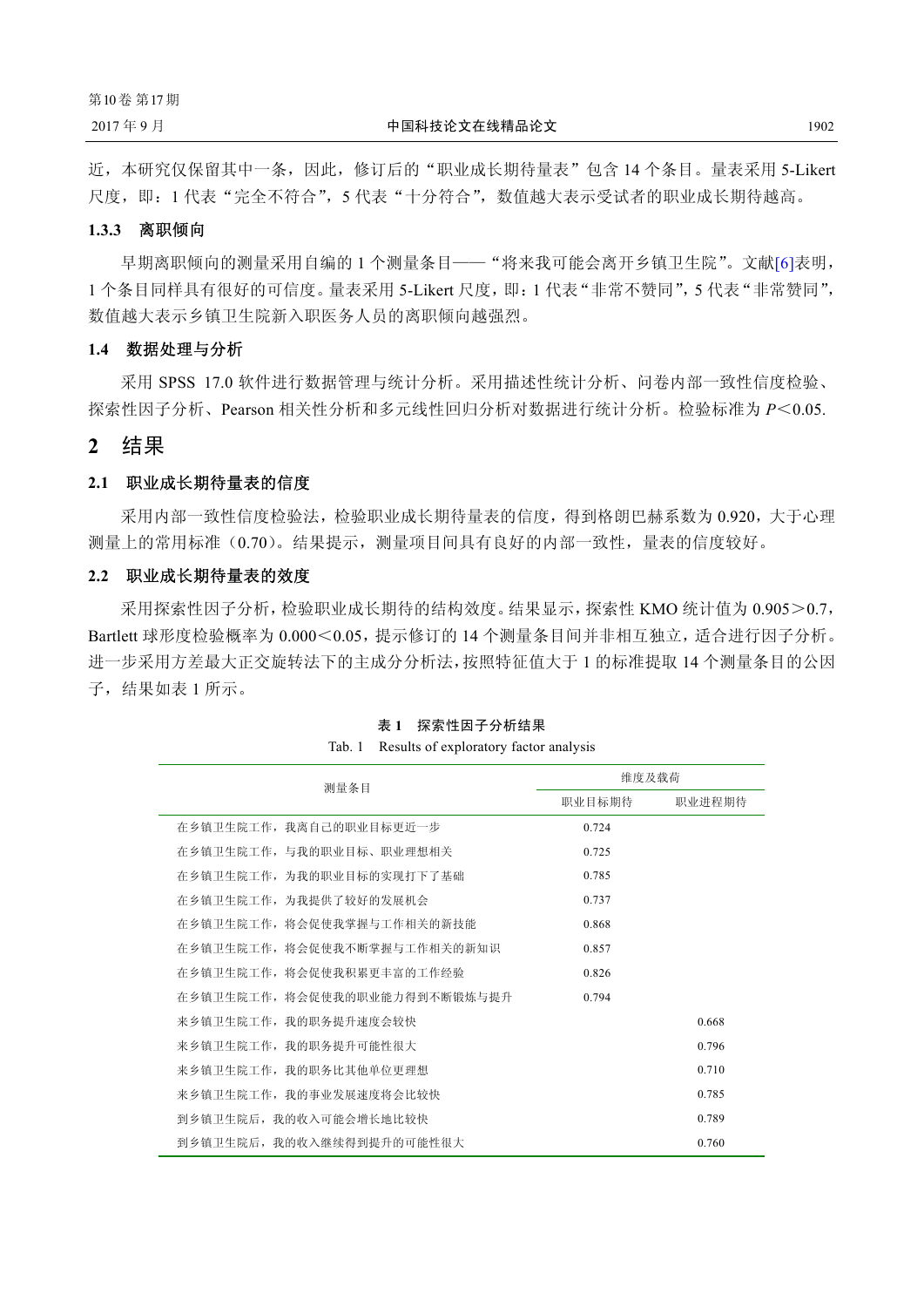结果提示,主成分法的探索性因子分析提取了2个公因子,第一个公因子包含 8 个测量条目, 第二个 公因子包含 6 个测量条目。2 个公因子可以解释所有条目的 66.272%. 根据公因子包含的条目并参考原量 表,将这2个公因子依次命名为"职业目标期待"和"职业进程期待"。

# **2.3** 乡镇卫生院新入职医务人员职业成长期待与早期离职倾向的描述性分析

采用描述性统计分析法,分析新入职医务人员职 表 **2** 乡镇卫生院新入职医务人员职业成长期待对早期 业成长期待与早期离职倾向的均值分布情况。职业成 长期待的均值为 3.89±0.55,早期离职倾向的均值为 2.68±0.77. 采用 Pearson 相关分析检验变量之间的相 关系数,结果提示,职业成长期待与早期离职倾向 (*r*=−0.315,*P*<0.01)呈显著负向相关性。

# **2.4** 乡镇卫生院新入职医务人员职业成长期待对早 期离职倾向的预测模型

采用多元线性回归分析法,进一步检验职业成长 期待对早期离职倾向的预测作用。回归模型(如表 2 所示)以乡镇卫生院新入职医务人员职业成长期待作 为自变量,将早期离职倾向作为因变量。同时,为剔 除混杂因素的影响,将样本的年龄、性别、婚姻状况、 教育情况、家庭所在地和工作经历作为控制变量纳入回 归模型(*M*1),检验原因变量对结果变量的影响(*M*2)。

回归结果提示,剔除人口统计学几个变量的影响 后,乡镇卫生院新入职医务人员职业成长期待对早期 离职倾向具有显著预测作用(*β*=−0.289,*P*<0.01)。

离职倾向影响的回归模型

Tab. 2 Regression model of influence of career growth expectation of new medical staffs in township hospital on the early turnover intention

| 变量   |                 | 早期离职倾向 (β)       |                       |
|------|-----------------|------------------|-----------------------|
|      |                 | $M_1$            | M <sub>2</sub>        |
| 控制变量 | 年龄              | 0.086            | 0.098                 |
|      | 性别              | 0.077            | 0.085                 |
|      | 婚姻状况            | $-0.277^{\rm b}$ | $-0.230^b$            |
|      | 教育情况            | $-0.019$         | $-0.025$              |
|      | 家庭所在地           | 0.044            | 0.056                 |
|      | 工作经历            | 0.072            | 0.075                 |
| 自变量  | 职业成长期待          |                  | $-0.289$ <sup>a</sup> |
| 结果   | F               | 3.457            | $6.586^{a}$           |
|      | $\triangle R^2$ | 0.550            | $0.134^a$             |

注:a—*P*<0.01,b—*P*<0.05;*M*<sup>1</sup> 代表以职业成长期待作为自变量, 早期离职倾向作为因变量的方程;*M*<sup>2</sup> 代表以人口统计学信息和职 业成长期待同时作为自变量,早期离职倾向作为因变量的方程

# **3** 讨论

# **3.1** 职业成长期待量表在乡镇卫生院新入职医务人员群体中的应用

本研究结果表明,职业成长期待量表具有较高水平的内部一致性(*α*=0.920)。探索性因子分析结果 提示,该量表具有良好的结构效度。职业成长期待包含"职业目标期待"和"职业进程期待"2 个维度 下的 14 个条目。乡镇卫生院新入职医务人员的职业成长期待均值为 3.89±0.55,处于中等偏上水平,这 表明乡镇卫生院新入职医务人员的职业成长期待水平较高,此结果与他们初入职场时的进取心强、自主 立业意识较强的特质相吻合<sup>[7]</sup>。从西方学者提出的"生存—关系—成长"激励理论可知,员工在满足自 身生存需要和相互关系需要后,"成长"成为了更深层次的需要<sup>[8]</sup>,因此,职业成长期待是促进乡镇卫生 院新入职医务人员职业生涯发展的内驱力之一。

# **3.2** 乡镇卫生院新入职医务人员的职业成长期待对早期离职倾向的影响

本研究发现,乡镇卫生院新入职医务人员职业成长期待对早期离职倾向具有负向预测作用 (*β*=−0.289,*P*<0.01)。此结论与既往研究结果保持一致[9],较高水平的职业成长期待能够显著削弱乡镇 卫生院新入职医务人员的早期离职倾向。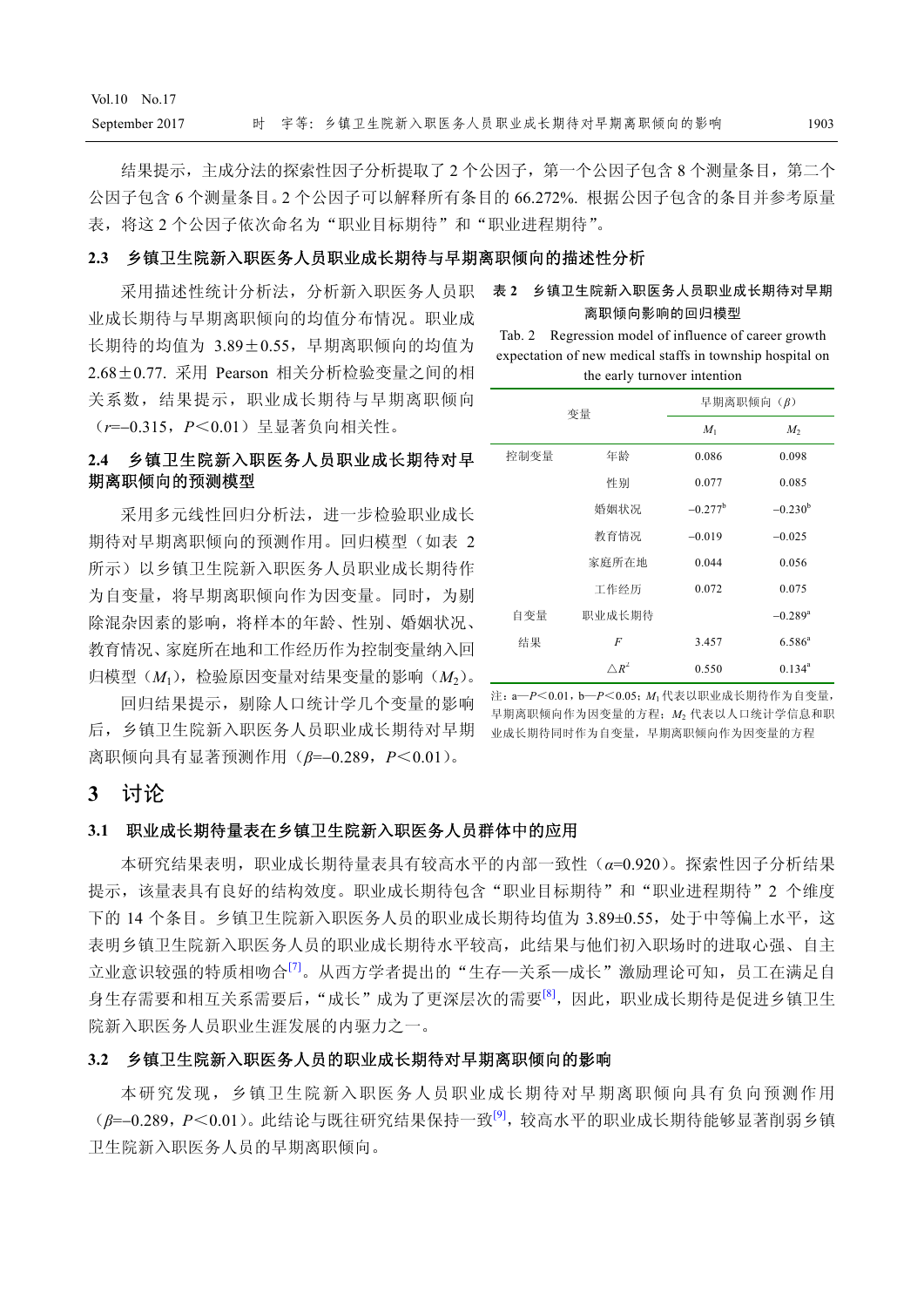既往研究表明,具有良好职业成长期待的员工会时刻保持饱满的工作热情、强烈的组织支持感、牢 固的心理契约和较高的工作投入度,使员工产生回报组织的互惠心理,进而在组织中产生互惠行为[10]。 "个体-组织"的良性互动会实现个体成长与组织发展的共赢。反之,在组织结构日益扁平化的今天, 乡镇卫生院新入职医务人员进入新的工作环境时,会自主地将自我职业生涯规划与现实中的岗位实际相匹 配[11],寻找组织归属感,如果此时的职业成长不能达到他们心中期待的标准,那么将会出现"个体-组 织"契合感和匹配度下降、动摇乡镇卫生院医务人员的情感承诺,甚至会催生消极怠工等不良现象,久 而久之在组织中还会产生负面辐射效应<sup>[12]</sup>,致使新入职的乡镇卫生院医务工作者萌发离职念头,甚至导 致离职行为。

基于员工的自我效能感理论[13],乡镇卫生院新入职医务人员需要适应崭新的工作环境、角色定位与 组织文化,这些因素影响着员工职业生涯过程的思维方式、行为和情绪[14]。初入职场的医务人员作为乡 镇卫生院的新鲜血液,希望自己为组织注入新的活力,能够承担组织任务,积累工作经验,获得组织认 同,体现自我价值,他们会对乡镇卫生院持有较高的职业成长期待,在这个"自我效能不断释放"的阶 段,乡镇卫生院对他们而言是一个黏度极高的施展才华的平台,因此,他们的离职倾向较小。

不仅如此,前景理论中的反射效应提示,当面临积极的前景时,个体偏好确定的收益,但当面临消 极的前景时,个体则会出现偏好反转,表现出寻求风险、迎难而上的积极势头[15]。新入职员工会将未来 的职业期待当作"人生股票",乡镇卫生院工作便被新入职医务人员视为优质股,他们更愿意长期持股, 而不会轻易抛售(离职),而且在取得收益之前,都会用饱满的工作热情进行投资,盼望期待变成现实。 因此,当新入职医务人员对未来职业发展具有积极期待时,会增强他们对乡镇卫生院工作的组织嵌入度, 进而增加他们的职业承诺,避免离职倾向的产生。

# **4** 结论

本研究修订的职业成长期待量表具有良好的信度和效度,并对乡镇卫生院新入职员工的职业成长期 待进行了准确测量。研究探讨了新入职医务人员的职业成长期待对离职倾向的影响,结果发现职业成长 期待对乡镇卫生院新入职员工离职倾向具有显著的负向预测作用。乡镇卫生院人力资源的既往研究主要 侧重于绩效激励制度及工作满意度等方面,关于医务人员职业生涯早期阶段的职业成长期待的研究仍缺 乏关注。本研究结论也将为我国乡镇卫生院的管理与实践提供一些启示,新入职员工良好的职业成长期 待是激发他们全身心投入工作的内在动力之一,乡镇卫生院不仅要激励和引导新入职员工设立职业发展 目标,还要在他们实现职业目标过程中予以资源支持,缩小期待与现实之间的落差,这对于防范他们产 生离职倾向具有重要的现实意义。最后,本研究也为减少我国农村基层卫生人才流失、促进农村基层卫 生人才队伍建设、维护乡镇卫生院在农村卫生服务体系中的功能提供了科学参考。

# [参考文献] **(References)**

- [1] 依茹. 新医改背景下的乡镇卫生院发展问题研究[D]. 桂林:广西师范大学,2012. YI R. Study on the development of township hospitals under the background of new medical reform[D]. Guilin: Guangxi Normal University, 2012. (in Chinese)
- [2] 孙淑云. 试论乡镇卫生院的功能与改革[J]. 中国农村经济,2005(11):40-46. SUN S Y. Discussion on the function and reform of township health centers[J]. Chinese Rural Economics, 2005(11): 40-46. (in Chinese)
- [3] 翁清雄,胡蓓. 员工职业成长的结构及其对离职倾向的影响[J]. 工业工程与管理, 2009, 14 (1): 97-104.